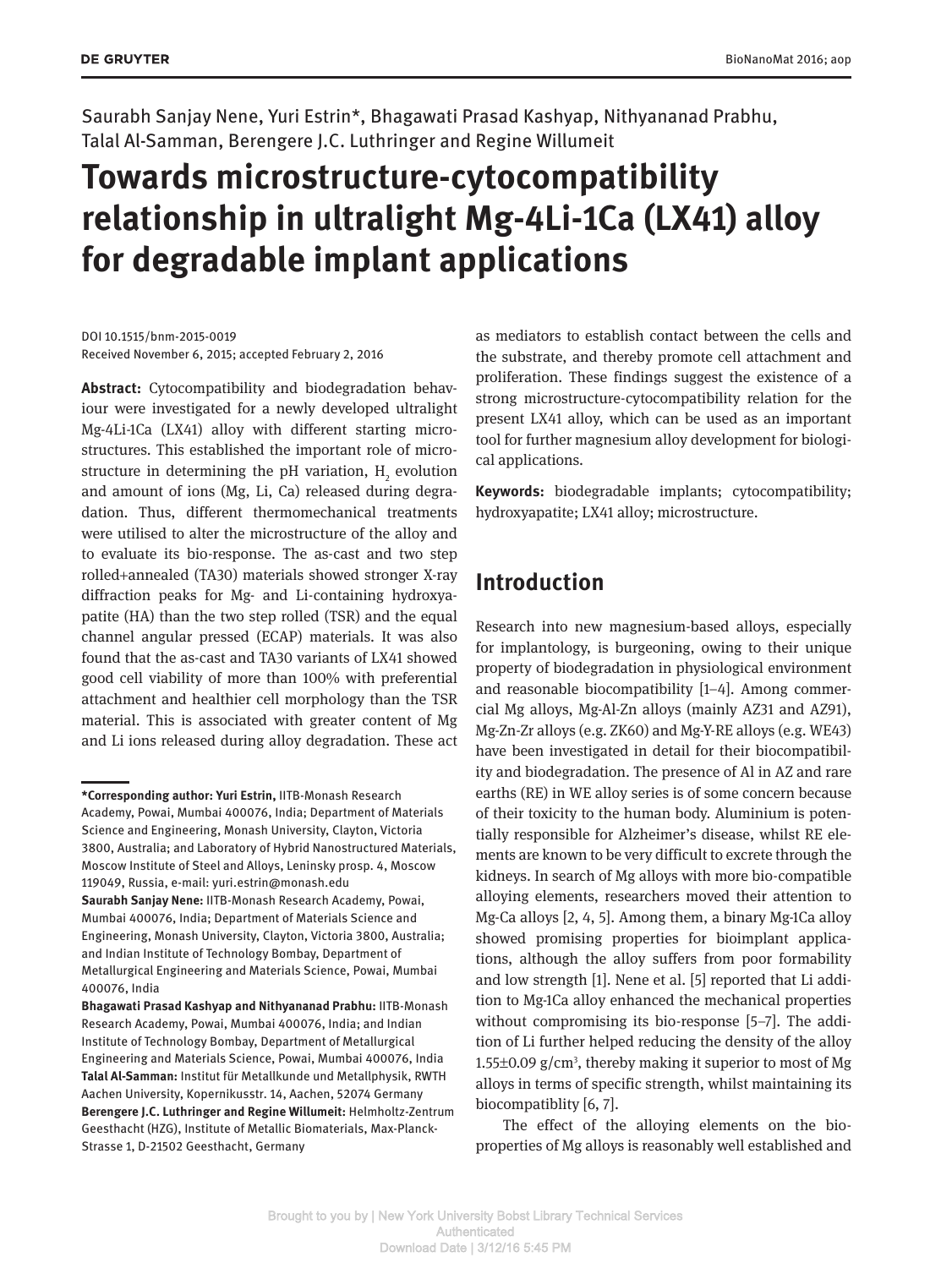understood [8, 9]. However, the data on the effect of the microstructure of the alloys on the bio-properties for any specific composition are relatively scarce. Microstructure was reported to govern the corrosion behaviour of most of the Mg alloys and thus there is a possibility that the microstructure would affect their bio-response, as well [7–9]. The current work mainly focuses on generating different microstructures in the new ultralight Mg-4Li-1Ca (LX41) alloy by conventional processing, as well as by severe plastic deformation techniques. The microstructure effect on bio-properties is also studied with a view to establish a microstructure-cytocompatibility relation as a basis for further magnesium alloy development in the future.

# **Experimental**

Samples of LX41 alloy 10  $mm\times$ 10  $mm$  in size in the as-cast, TSR and ECAP conditions were used for investigation of biodegradation behaviour in Earle's Balanced Salt Solution (EBSS). Details of TSR processing are given in [5] and the ECAP processing is shown in Table 1. Biodegradation tests were carried out in EBSS (Sigma-Aldrich Chemie GmbH, Germany) in an orbital shaking platform at  $37$  °C. The surface morphology after immersion was characterised by scanning electron microscopy (SEM), and the formation of corrosion products was analysed by Energy Dispersive Spectroscopy (EDS) and X-Ray Diffraction (XRD). Plasma Atomic Emission Spectroscopy (ICP-AES) was used to determine the concentration of Mg, Li and Ca ions in EBSS after 7 days of immersion.

Prior to cell culture tests, samples in the as-cast, TSR and TA30 conditions were sterilised ultrasonically for 20 min in 70% ethanol (Sigma-Aldrich Chemie GmbH, Munich, Germany), and then incubated overnight in cell specific complete medium. L929 cells were cultured in Dulbecco's Modified Eagle's Medium (DMEM) supplemented with 10% foetal bovine serum (FBS, Merck, Darmstadt, Germany),  $1\%$  penicillin, and  $100$  mg mL<sup>-1</sup> streptomycin (Life Sciences, Karlsruhe, Germany) in an incubator under physiological conditions (5% CO<sub>2</sub>, 20% O<sub>2</sub>, 95% relative humidity, 37 °C). 50,000 cells in 50 µL medium were seeded on samples in 12-well plates and were allowed to adhere onto the surface for 30 min. Thereafter 3 mL of medium were added to each well.

Cell viability was assessed via Live/Dead Viability/Cytotoxicity Kit (Life Technologies, Darmstadt, Germany), a two-colour fluorescence assay. After removing the cell culture, medium samples were washed with phosphate buffer solution (PBS, 137 mM NaCl, 2.7 mM KCl, 4.3 mM  $\text{Na}_{2}\text{HPO}_{4}$ , 1.4 mM  $\text{KH}_{2}\text{PO}_{4}$ , all chemicals from Sigma-Aldrich Chemie GmbH, Munich, Germany). Then they were transferred to a new 12-well-plate and covered with the staining solution (2 µL Calcein AM and 5 µL ethidiumhomidimer-1 in 5 mL PBS) and incubated for 20 min. Subsequently, the staining solution was replaced by PBS and the samples were directly examined with a fluorescent microscope (Eclipse Ti-S, Nikon, Düsseldorf, Germany). Living cells can be detected by using the FITC-filter (Ex: 465–495 nm, Em: 515–555 nm, Mirror at 505 nm) as green areas, whereas dead cells can be identified by using the Texas Red-filter (Ex: 540–580 nm, Em: 600–660 nm, Mirror at 595 nm) as red areas. The overlaying image was merged by the microscope software.

After being washed in PBS, the samples were critical point dried prior to SEM evaluation (Auriga; Carl Zeiss, Jena, Germany). In brief, after a glutaraldehyde (Sigma-Aldrich Chemie GmbH, Munich, Germany) fixation step, the carriers were stained in osmium tetroxide (Sigma-Aldrich Chemie GmbH, Munich, Germany) prior to an alcoholic dehydration row. Subsequently, the samples were critical point dried in 2-propanol (Sigma-Aldrich Chemie GmbH, Munich, Germany) to preserve cell morphology for observation in a Leica EM CPD300 (Leica Mikrosysteme Vertrieb GmbH, Wetzlar, Germany). Cells on carriers were then visualised in the low voltage mode of charge contrast, by SEM (Auriga; Carl Zeiss, Jena, Germany) with a lens detector.

# **Results**

### **Characterisation of surface morphology and product formation upon immersion test**

Immersion tests for samples of LX41 alloy with different processing history were carried out as per the protocol given in Section 2. They were further characterised by EDS and SEM to determine the nature and the morphology of the products formed on the surface. Figure 1 (A–D) shows secondary electron images for samples in the as-cast, TSR, TA30, and ECAP conditions upon immersion in EBSS.

| Pass number    | Temperature (°C) | <b>Back Pressure (MPa)</b> | Reasoning                                                                                                                                                                                 |
|----------------|------------------|----------------------------|-------------------------------------------------------------------------------------------------------------------------------------------------------------------------------------------|
|                | 250              | No back pressure           | Temperature is above the recrystallisation temperature and thus<br>expected to result in dynamic recrystallisation.                                                                       |
| $\overline{2}$ | 210              | $4.8 - 5.5$                | Temperature is just above the recrystallisation temperature and is<br>expected to cause further grain refinement in the second pass due to<br>greater grain boundary area available [10]. |
| 3              | 190              | $4.8 - 5.5$                | Lower processing temperature is expected to produce additional<br>grain refinement over that in the previous pass [10], also decreasing<br>the propensity for grain coarsening.           |
| 4              | 160              | $4.8 - 5.5$                |                                                                                                                                                                                           |

**Table 1:** Details of ECAP processing schedule.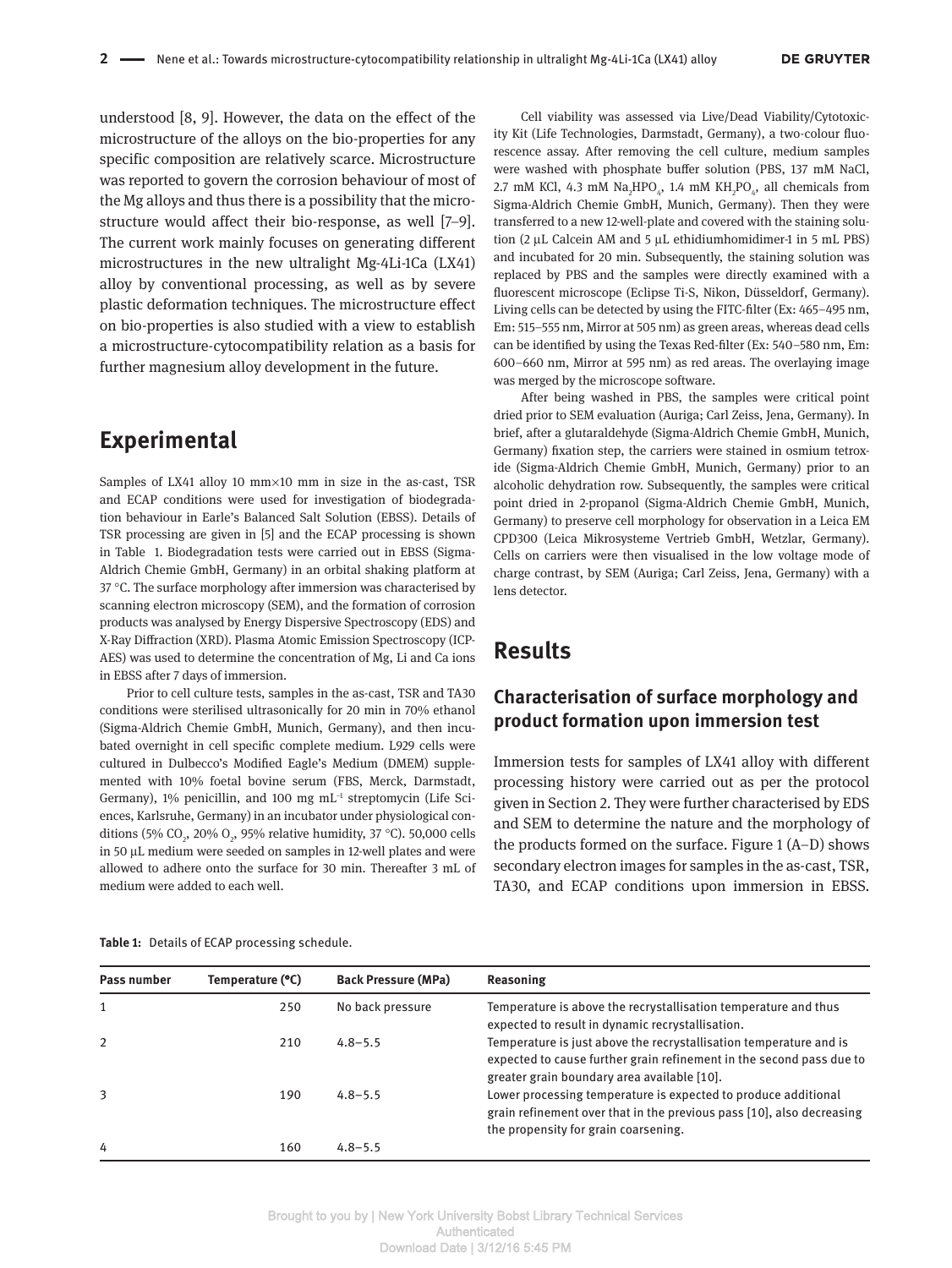Irrespective of the processing conditions, the presence of tubular cracks on the surface as a result of degradation reactions can be established.

Figure 2 shows the results of EDS analysis of the reaction products formed on the surface of the material upon the immersion tests. It clearly demonstrates the formation of mainly two important compounds: bone-like hydroxyapatite and magnesium hydroxide. The presence of Ca and Mg peaks in the EDAX scans suggests that HA formed contains Mg and Ca ions. Formation of HA and  $Mg(OH)$ <sub>2</sub> was also supported by XRD scans (Figure 3). The observed variation in HA peak intensity confirmed that microstructure had an effect on HA formation. As-cast and TA30 alloys showed a sharper and more pronounced HA peak, whereas TSR and ECAP processed specimens exhibited broader and less intensive peaks associated with HA.

XRD results (Figure 3) also showed formation of metastable octa-calcium phosphate (OCP) on the surface along with that of Lithium hydroxide. There also appeared a variation in the peak intensity for  $\mathrm{Mg(OH)}_2$  in the course of the processing. This variation was most pronounced for the ECAP-processed sample. This strongest peak associated with  $Mg(OH)$ <sub>2</sub> suggests the formation of a thick layer of  ${\rm Mg(OH)}_{\rm 2}$  on the surface during an early stage of degradation. This is consistent with the lower pH value

found for the ECAP-processed specimens after 3 days of immersion.

### **Variation of pH and release of ions as a function of the microstructure for LX41**

Figure 4 (A, B) shows the variation in pH as a function of time (3 and 7 days) for LX41 alloy having different microstructures. The nature of the pH evolution is found to be highly dependent on microstructure of the alloy for a constant degradation time. Particularly, after 3 days of immersion (i.e. at an early stage of degradation), as-cast and ECAP alloys showed a rapid change in pH, whereas TSR and TA30 alloys exhibited the least pH levels. At the end of the immersion tests, as expected, the as-cast alloy showed the highest pH of 10.8, whilst TA30 and TMP alloys also possessed increased pH levels (10.3 and 9.7, respectively) as compared to those after the third day of immersion. This demonstrates that microstructure plays a very significant role in governing the pH variation and provides a further cue towards a relation between the biodegradation and microstructure for the Mg-Li-Ca system. The dependence of the amount of ions released during degradation on pH and thereby on microstructure is discussed in subsequent sections.



**Figure 1:** Secondary electron images showing surface morphology upon immersion in EBSS for 7 days for LX41 alloy in (A) as-cast, (B) TSR, (C) TA30, and (D) ECAP condition.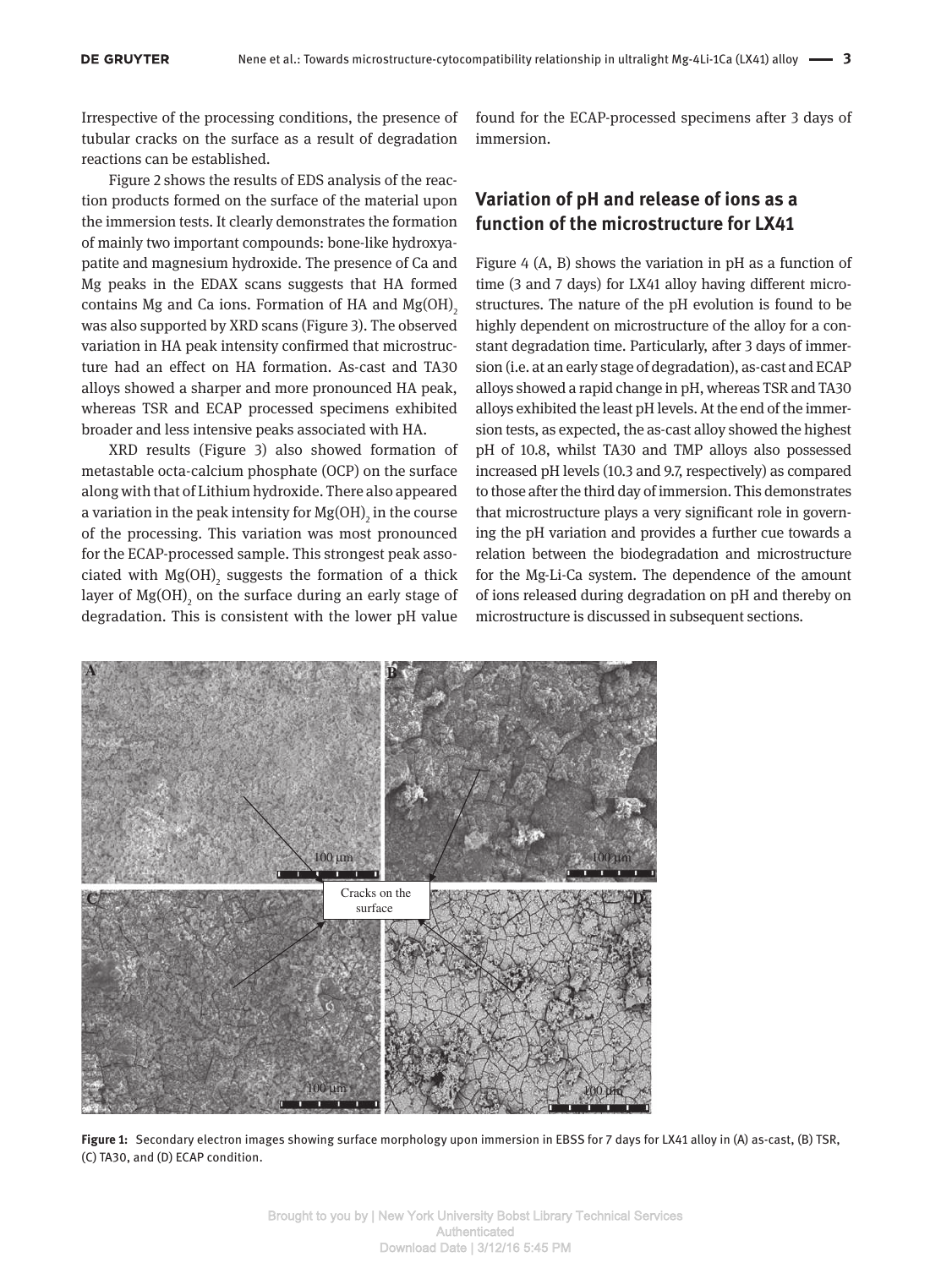

**Figure 2:** SEM and EDS analysis of LX41 alloy after 7 days in EBSS at 37 °C in an immersion test with an orbital shaking platform.



**Figure 3:** XRD patterns for LX41 alloy in four different conditions after immersion in EBSS at 37 °C (θ in degrees).

### **H2 evolution**

The pH level of the solution can be correlated with the hydrogen ion concentration. The amount of hydrogen evolved during the initial stage of degradation (after 3 days) was found to be the greatest,  $2.237 \times 10^{-3}$  mL/cm<sup>2</sup> and  $2.220\times10^{-3}$  mL/cm<sup>2</sup>, for as-cast and ECAP alloys,

respectively. These levels remained almost unchanged until the end of immersion, which is consistent with the early rise of pH for those alloys as described earlier. By contrast, TSR and TA30 alloys showed very low levels of  $\mathrm{H}_2$  evolution during the early stage of degradation, which substantially increased towards the seventh day of immersion, as seen in Figure 5 (A, B), following the same trend as for the pH variation.

#### **Release of Li<sup>1</sup>**<sup>+</sup> **, Mg<sup>2</sup>**<sup>+</sup>  **and Ca<sup>2</sup>**<sup>+</sup>  **ions**

In order to estimate the magnitude of release for  $Li^{1+}$ ,  $Mg^{2+}$ , and Ca<sup>2+</sup> ions during degradation, ICP-AES experiments were carried out as mentioned in Experimental section. The ion release during degradation was found to be correlated with the pH variation. A plot of ion release vs pH obtained after the seventh day of immersion is given in Figure 6. It clearly shows that the Li ion concentration is the least for the TSR alloy, which exhibits a low pH of 9.8, whereas it is the highest (105 ppm) for the as-cast alloy, which exhibited a pH value of 10.6. The ECAP-processed alloy showed anomalous behaviour, with substantial levels of  $Mg^{2+}$  and  $Li^{1+}$  ions released into solution despite the lowest pH after 7 days of immersion.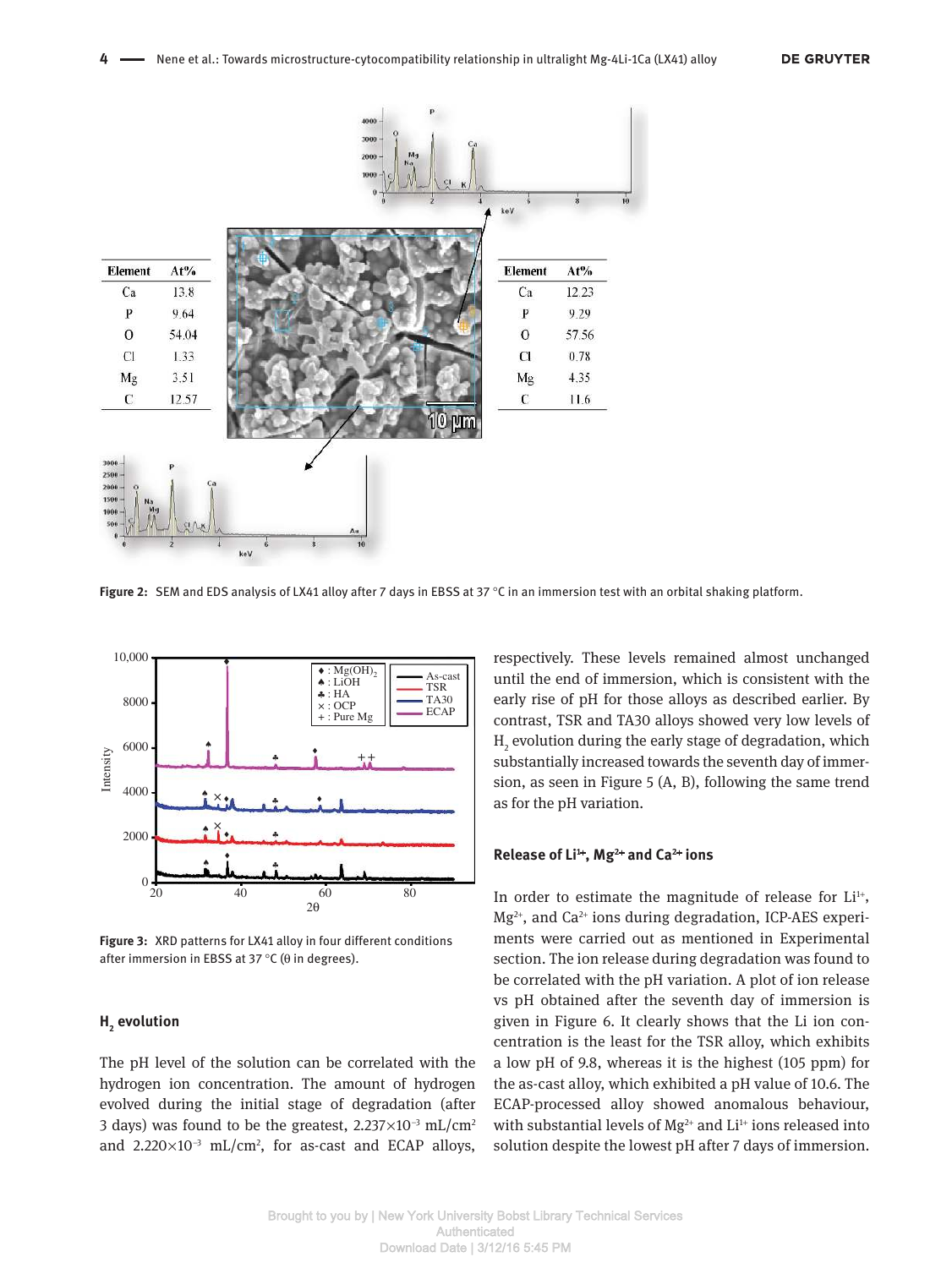

**Figure 4:** Dependence of pH on the microstructure after (A) three and (B) 7 days of immersion.



**Figure 5:** (A) hydrogen evolution vs. pH after 3 days of immersion, and (B) hydrogen evolution after 3 and 7 days of immersion for the various microstructural states of the alloy.



**Figure 6:** Li and Mg ion release as a function of pH after 7 days of immersion in EBSS for alloy LX41 with various processing histories.

However, a very rapid rise of pH to 9.06 in the early stage of degradation (3 days of immersion) for the ECAP alloy may have resulted in a higher level of released ions after 7 days of immersion.

### **Cytocompatibility evaluation for LX41 alloy**

In order to investigate the cell response of the new LX41 alloy, cytocompatibility tests were carried out using L929 cells as mentioned in Experimental section. Figure 7 shows the live/dead staining results for the various microstructures after 7 days of incubation with 100% extract. The LX41 alloy exhibited cytocompatibility of more than 100% irrespective of the microstructure. However, among the alloys with the microstructures considered, the as-cast one showed a larger fraction of cells to appear live (green) than TSR alloy. TA30 alloy exhibited an intermediate number of live (green) cells upon incubation for 14 days in the alloy extraction medium with L929 cell culture (Figure 7). The morphology of L929 cells under SEM followed the same trend to support the happier and healthier cell morphology for as-cast and TA30 alloys than for TSR alloy after 14 days of culturing. Thus, the qualitative and quantitative measures of cytocompatibility, the cell morphology in SEM (Figure 8), and the character of the variation in the fraction of live cells during L929 cell culturing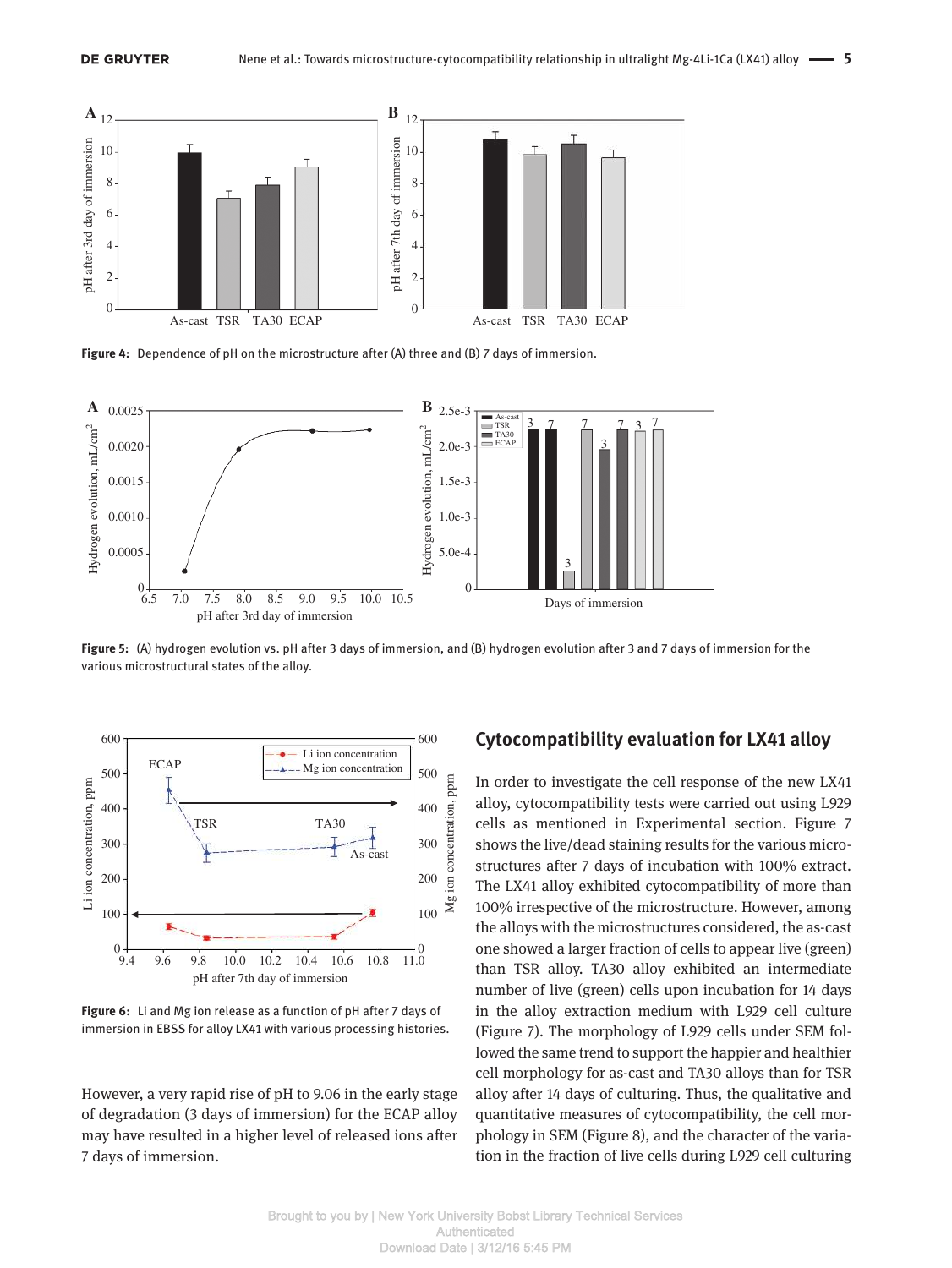





**Figure 8:** Secondary electron images showing L929 cell morphology after 14 days of incubation for LX41 alloy in (A) as-cast, (B) TSR, and (C) TA30 conditions.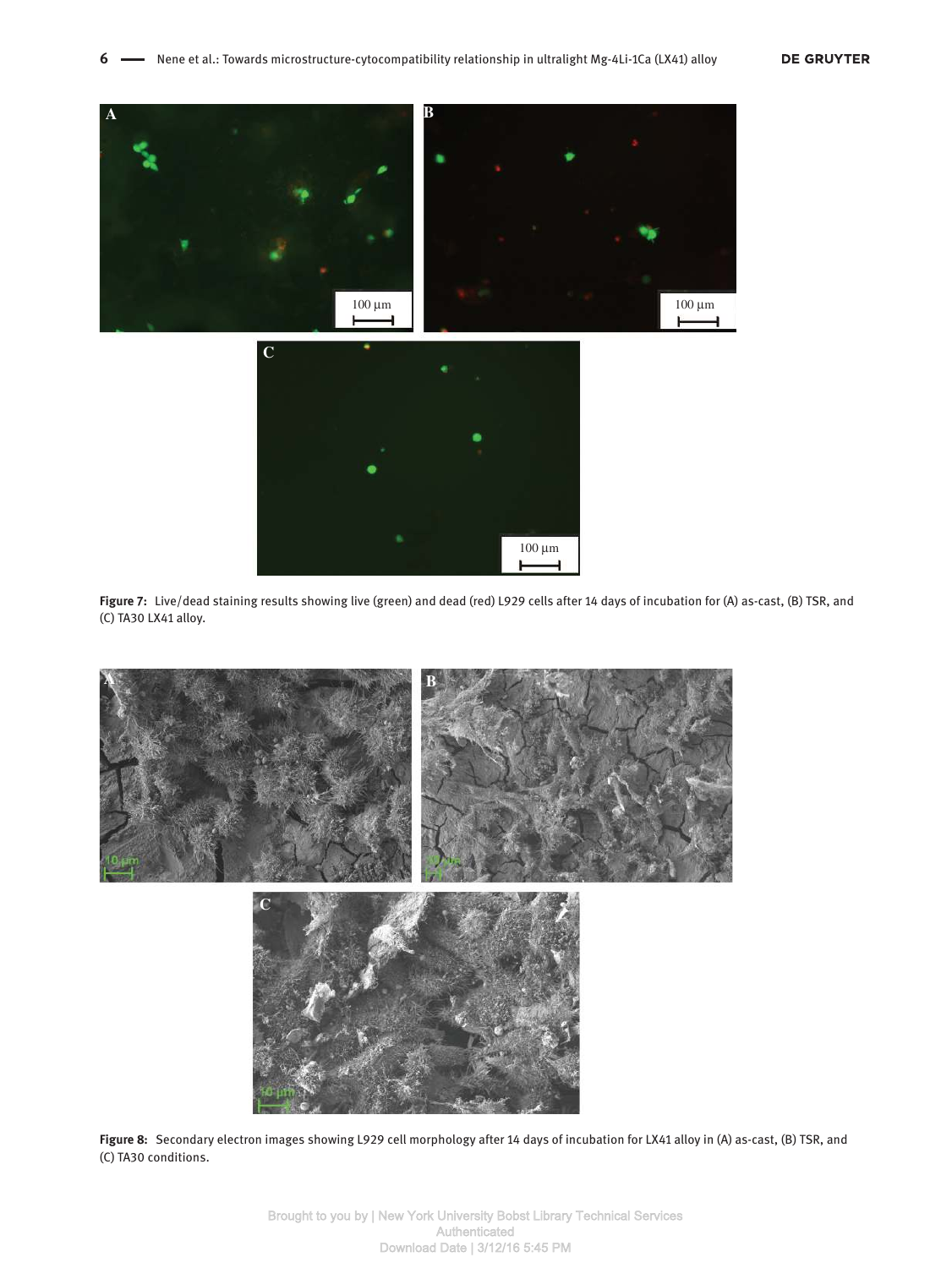provide evidence that the cell response has a direct connection with the microstructure of the alloy.

# **Discussion**

### **Interrelationship between the pH variation and release of Li, Ca and Mg ions from LX41 alloy upon immersion in EBSS**

Variation of pH during degradation is an important aspect for understanding the degradation mechanism. The rapid change in pH towards alkaline nature found for as-cast and ECAP alloys is associated with faster release of Mg ions into the solution, which further react with water and form a dense protective  $\mathrm{Mg(OH)}_{2}$  layer on the surface [1]. By contrast, a steady rise in pH for TSR alloy suggests a slower release of ions at the early stage of degradation, thereby forming a porous layer of  $Mg(OH)_{2}$  on the surface. The TA30 material exhibited an intermediate level of release of Mg ions during degradation, thus forming a relatively dense layer of  $Mg(OH)$ <sub>2</sub> with a greater degree of corrosion protection than for TSR alloy. The rapid rise in pH for the as-cast alloy could be attributed to the more localised corrosion due to the presence of a very coarse grain structure containing continuous morphology of the eutectic in the as cast alloy. This was transformed to more uniform corrosion for the fine grained TSR alloy, where the eutectic particles were fragmented and distributed more uniformly leading to a steady rise in pH [1, 5–7].

While the release of Mg and Ca into the body fluid is not considered detrimental in terms of biotoxicity, that of Li may be regarded as having a concerning effect. A tolerable level of Li in the human body environment – before the pH level saturates to 10.5 during degradation – is below 75 ppm [6, 11]. In the present work, the Li level in EBSS was found to be affected by microstructure. It amounted to 36.2 and 32 ppm for TA30 and TSR alloys, respectively, for pH below the saturation levels of 10.5. This allays potential concerns with the use of the present alloy for medical implant applications, as the potential toxicity of Li can be kept at bay through appropriate engineering of the alloy's microstructure. Mg and Li ions released in the course of biodegradation get trapped within the hydroxyapatite layers formed at later stages of degradation and act as mediators between the cells and the substrate.

It was reported by Witte [2] that hydrogen release leads to formation of gas cavities during implantation of Mg in the human body, which is of great concern since it results in local swelling and pain to the patients. Therefore, this process needs to be inhibited. One recommendation that follows from the present work is to use alloy LX41 in the TA30 condition, for which the least amount of  ${\rm H_2}$  evolved in the early stage of degradation. We also note that the amount of hydrogen released was found to be very low compared to those reported for  $\rm H_2$  evolution by Li et al. [12] and Hofstetter et al. [13] for Mg-1.5Zn-0.6Zr-0.2Sc and Mg-5Zn-0.5Ca, respectively. It can be concluded that the composition and microstructure control can be used as an effective way to control the  $\mathtt{H}_{_2}$  evolution.

### **Microstructure-biodegradationcytocompatibility relationship for fine grained LX41 alloy**

As-reported earlier, alloy LX41 undergoes corrosion in a particular fashion upon immersion in a physiological environment [6, 7]. During degradation by corrosion, Li, Ca, and Mg undergo anodic dissolution resulting in the formation of their respective ions. This is also accompanied with a cathodic reaction in which OH $^{\scriptscriptstyle +}$  ions are formed and  $\rm H_{\tiny 2}$  evolution takes place [1, 3, 4]. However, the presence of  $Mg_2$ Ca phase, which is more active than the constituent elements, results in the formation of local galvanic cells and thus promotes the corrosion reaction (Figure 9). The location and distribution of these active corrosion sites (the  $Mg_2$ Ca phase) is different for each microstructure and is associated with a specific mechanism of degradation [4, 7, 14–17]. As shown schematically in Figure 9 for TA30 alloy, with its equiaxed grain microstructure and a uniform distribution of active sites, degradation begins when the corrosion reaction is initiated by the  ${ {\rm Mg}_2}$ Ca phase. The uniform distribution of the corrosion sites ultimately leads to more homogeneous corrosion of the alloy along with the release of  $Li^{1+}$  and Mg<sup>2+</sup> ions and H<sub>2</sub> gas [2, 6, 7]. Thus, the levels of the ion release are decided by the corrosion kinetics, i.e. ultimately by the microstructure inherited from the processing route used. These results provide the evidence of a strong microstructure-biodegradation relation, which can further be extended to the cytocompatibility response of the alloy considered.

Greater ion release by the as-cast alloy that corrodes faster and in a more localised way than the TSR material leads to higher pH in the kinetics of formation of OH– ions (complementary cathodic reaction, [7]). That also means greater availability of OH– ions for as-cast than TSR material that drives the corrosion reaction, Eq. (1), towards the formation of hydroxyapatite (HA). Similar considerations apply to TA30 vs. ECAP condition. Therefore, formation of HA is more favourable for the as-cast and TA30 alloys than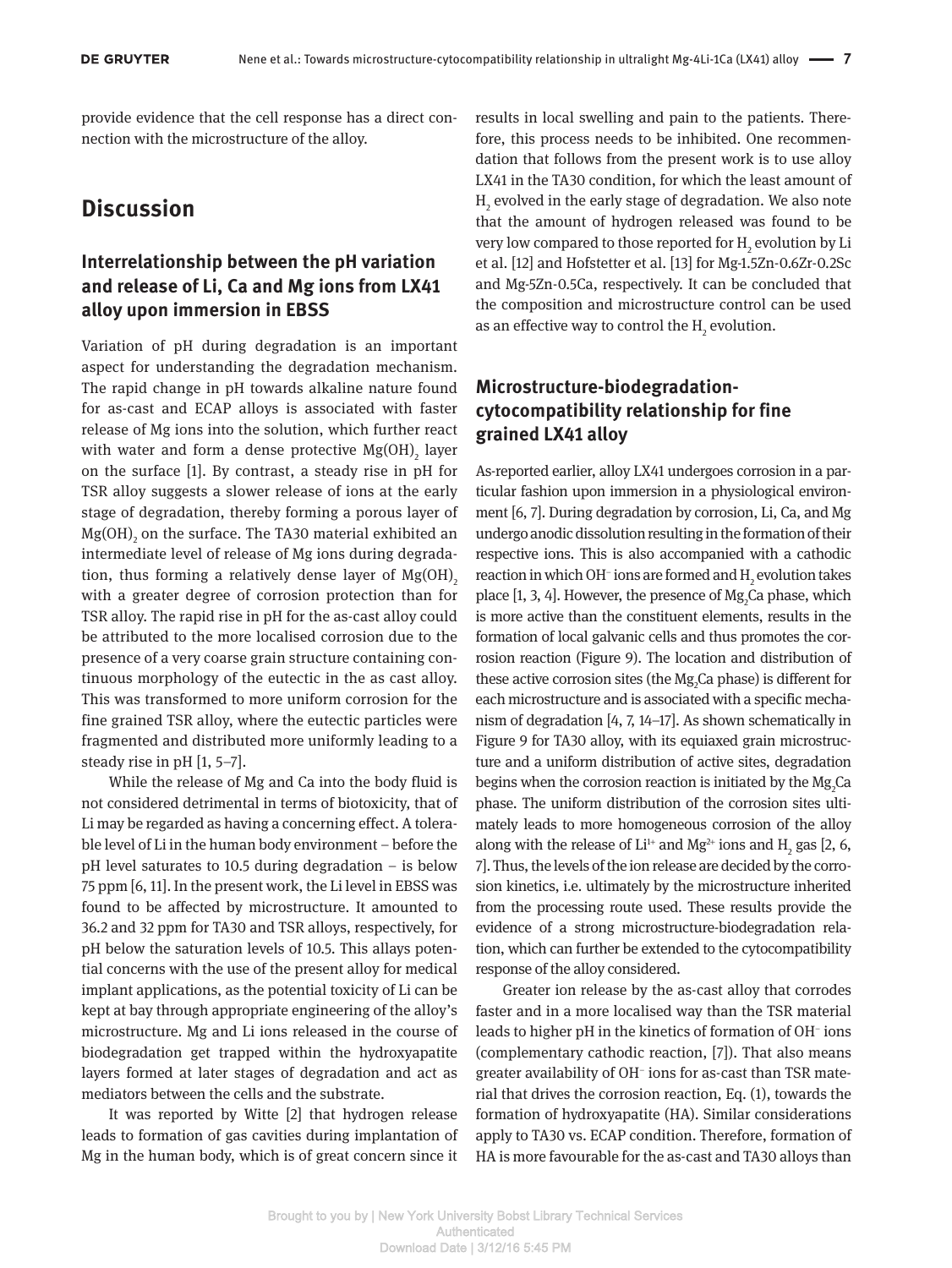

**Figure 9:** Schematic showing the mechanism of formation of a uniform layer of HA on the surface of LX41 during degradation (after [6]).

for TSR and ECAP alloys. During the formation of HA on the surface, part of  $Li^{1+}$  and  $Mg^{2+}$  ions get entrapped in it, as mentioned above.

$$
xCa^{+2} + yPO_{4}^{-2} + zOH^{-} \to Ca_{x}(PO_{4})_{y}(OH)_{z}
$$
 (1)

Once HA with entrapped  $Mg^{2+}$  and  $Li^{1+}$  ions is formed, these ions, as well as Ca<sup>2+</sup> act as mediators between the cells and the alloy. In particular,  $Mg^{2+}$  and Ca<sup>2+</sup> ions act as messengers in the interphase process of a cell cycle. Specifically,  $Ca<sup>2+</sup>$  is of assistance in the G1 phase (increase in cell size by formation of proteins and m-RNA), whereas  $Mg^{2+}$  helps in accelerating the G1 to S phase transfer, thereby promoting cell growth.  $Li^{1+}$  also acts as a catalyst in the G1 phase to form proteins and m-RNA (provided its concentration is within the tolerance limit) [18, 19].

Thus, as understood from the above discussion, the formation of an HA layer with entrapped  $Mg^{2+}$  and  $Li^{1+}$ ions plays a key role in enhancing cell response and thus, indirectly, promoting cytocompatibility. As the formation of HA is a function of the amount of OH– ions released, which is controlled by microstructure, there exists a strong microstructure-biodegradation-cytocompatibility relationship for LX41 alloy. As mentioned above, the effect of microstructure on the cytocomnpatibility of the alloy is illustrated in Figures 6 and 7. This microstructurecytocompatibility correlation can potentially be extended to other degradable Mg alloys containing two galvanically coupled phases. It can be regarded as a possible tool in designing new bioresorbable Mg-based implants.

# **Conclusions**

The present study of the effect of thermomechanical processing on the bio-response of ultralight LX41 alloy led to the following conclusions.

The properties of a magnesium based metallic system can be varied widely by composition design and thermomechanical processing. Specifically, the newly developed ultralight alloy of composition Mg-4Li-1Ca (LX41) was subjected to two step rolling process and ECAP. This resulted in an exceptionally high specific strength of LX41 alloy, which qualifies it for future use in lightweight structures.

In view of potential applications in biodegradable biomedical implants, the biocorrosion properties and cytocompatibility of LX41 in various microstructural states were investigated. The study revealed a significant favourable role of microstructure refinement by two-step rolling in terms of strength enhancement and biocorrosion resistance. The presence of Li in the alloy was shown not to translate to excessively high levels of Li ions in the solution. It was suggested that Mg, Li, and Ca ions entrapped in a hydroxyapatite layer formed on the alloy surface in body fluid, act as mediators between L929 cells and the LX41 substrate, thus promoting the formation of hydroxyapatite that inhibits biocorrosion.

**Acknowledgments:** The authors would like to thank Mr. Ajay Suryavanshi and Prof. R. Srivastava, Department of Bioscience and Bioengineering, IIT Bombay, for their